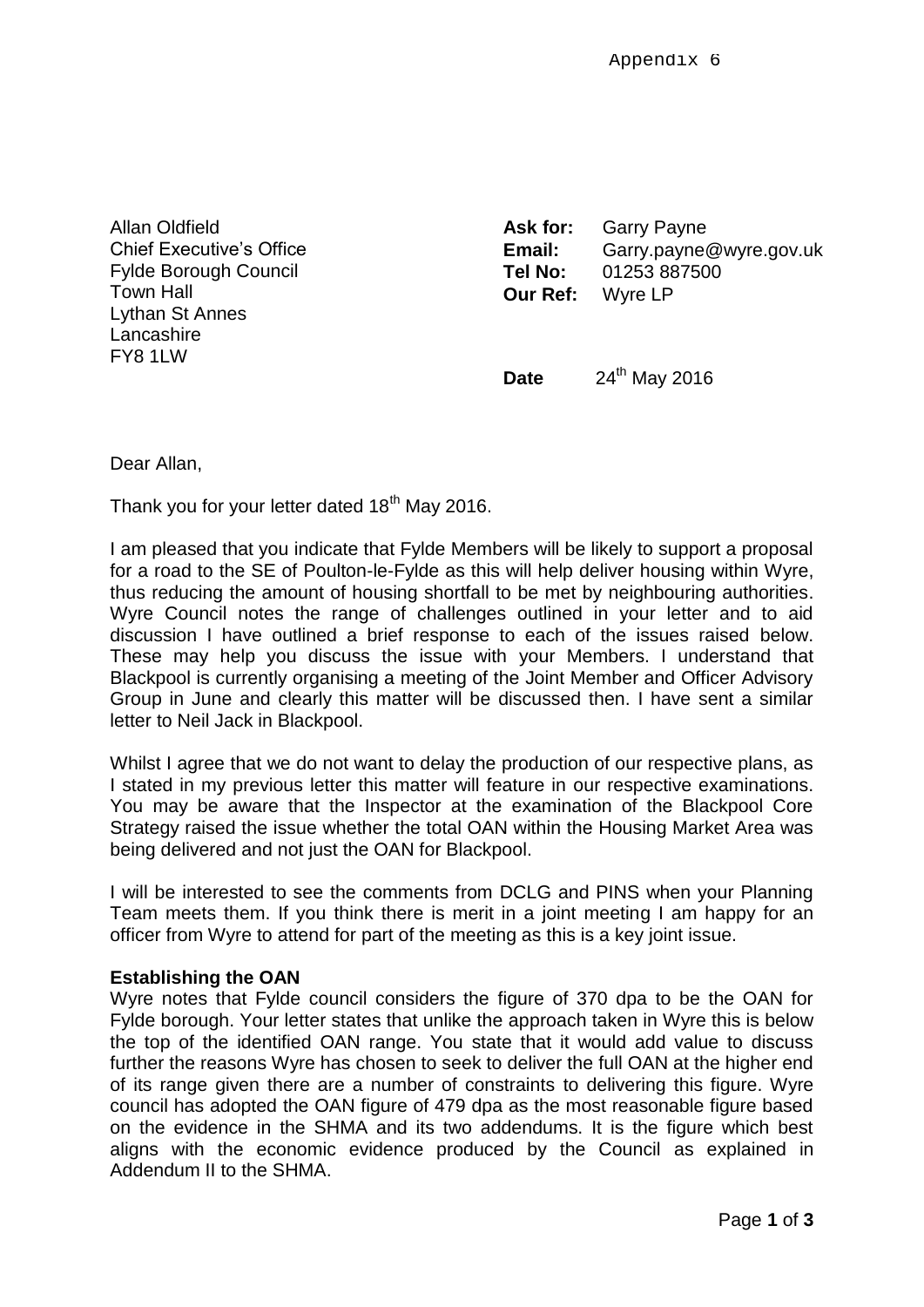It has not been adopted to support economic aspirations in Wyre, beyond what the most up to date economic forecasting is showing. Whilst Addendum II does identify a range of between 400-479 dwellings per annum as the OAN range for the Borough, the study recommends that the OAN should be at the upper end of the range. The study raises concerns over the use of OBR data which effectively makes up the lower end of the range. This view has been echoed by Wyre's legal counsel who raised concerns over the robustness and credibility of the OBR data assumptions.

The upper end of the range (479) represents a scenario which does not directly make more marked changes to older persons economic activity rates. This range aligns with the conclusions of the ELSU (Employment Land Study Update). This is considered to be a more robust approach. Indeed it is noted within Addendum II that a higher level of job growth – based on a Policy On scenario or higher job growth forecast by Oxford Economics as referenced in the ELSU Addendum – could generate a greater need for housing if achieved<sup>1</sup>.

In accordance with Paragraph 47 of the NPPF and in light of the judgement in *Gallagher Homes Limited (2) Lioncourt Homes Limited v Solihull Metropolitan Borough Council* [2014] EWHC 1283 (Admin), Wyre understands that the OAN for the Borough should be established in a "policy off" arena. Indeed, the PPG states "*Plan makers should not apply constraints to the overall assessment of need, such as limitations imposed by the supply of land for new development, historic under performance, viability, infrastructure or environmental constraints*".

Paragraph 47 requires full housing needs to be objectively assessed in the first instance, and then a distinct assessment made as to whether (and, if so, to what extent) other policies dictate or justify constraint. The process of balancing need, and other questions of capacity to deliver, such as infrastructure or environment constraints, is a second, discreet step in Plan production.

In this regard Wyre is surprised that Fylde make reference to potential additional housing land in Fylde being used to meet a higher OAN figure for Fylde. If Fylde consider the OAN to be 370 dwellings per annum, it cannot argue that the OAN can be increased because more land can be made available. The OAN figure is independent of how much deliverable land exists in the Borough.

## **Commuting concerns**

Your letter also raises concerns that if housing is delivered in Fylde there will be increased commuting to employment sites in Wyre. Wyre accepts that this may be the case, but notes that there is already a significant amount of commuting from Wyre to Fylde already. The greatest out commuting from Wyre for work is to Fylde. Providing further housing within Fylde may help address this imbalance. However it is also unrealistic to expect all residents to live and work in the same Local Authority area.

If Wyre's OAN were to be met partly within Fylde this would still be within the same HMA and an element of commuting within the HMA is to be expected. It is also not

 $\overline{a}$  $1$  Section 6 of the Wyre SHMA Addendum II sets out a more detailed explanation of the rationale behind the OAN range.